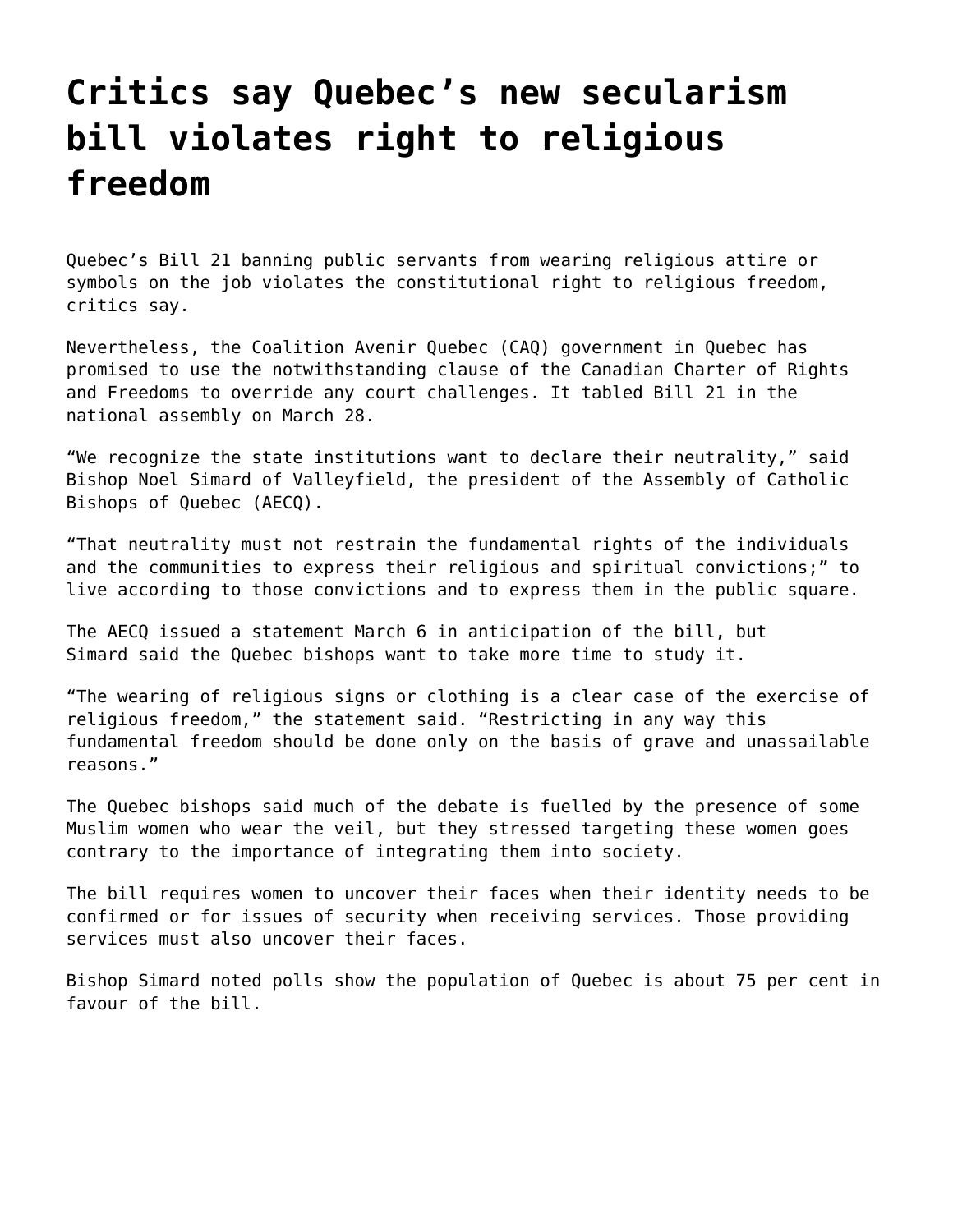

**Douglas Farrow**

"People on the street who are in favour of the bill are often happy enough to point the finger at Quebec's bad experience with Catholicism, although I suspect government is more concerned with Islamic influences at this point than with Christian ones," said Douglas Farrow, a professor of Christian thought at McGill University in Montreal.

"I don't know whether they have any specific reasons to be concerned with either, but there is a fair bit of prejudice against both."

[Farrow](https://grandinmedia.ca/catholics-must-stand-speak-fear-not/) was the guest lecturer at the recent Anthony Jordan Lecture Series sponsored by [Newman Theological College](https://www.newman.edu/) in Edmonton

Threatening the use of the notwithstanding clause is "a clear indication that Premier Legault and his government know they are violating the charter," said Don Hutchinson, CEO of Ansero Services Inc. which works to promote and partner on religious freedom.

"In addition to making any legal recourse particularly difficult, Bill 21 also amends the Quebec Charter of Rights and Freedoms."

Hutchinson noted the CAQ government has taken a bad piece of legislation from the previous Liberal government "and made it worse."

Hutchinson, author of *Under Siege: Religious Freedom and the Church in Canada at 150* pointed out the Quebec government is ignorant of the Supreme Court of Canada's decisions on the principle of state neutrality, which is that the "governments are neither to favor nor hinder any particular religious group or non-religious group in the practices of their beliefs."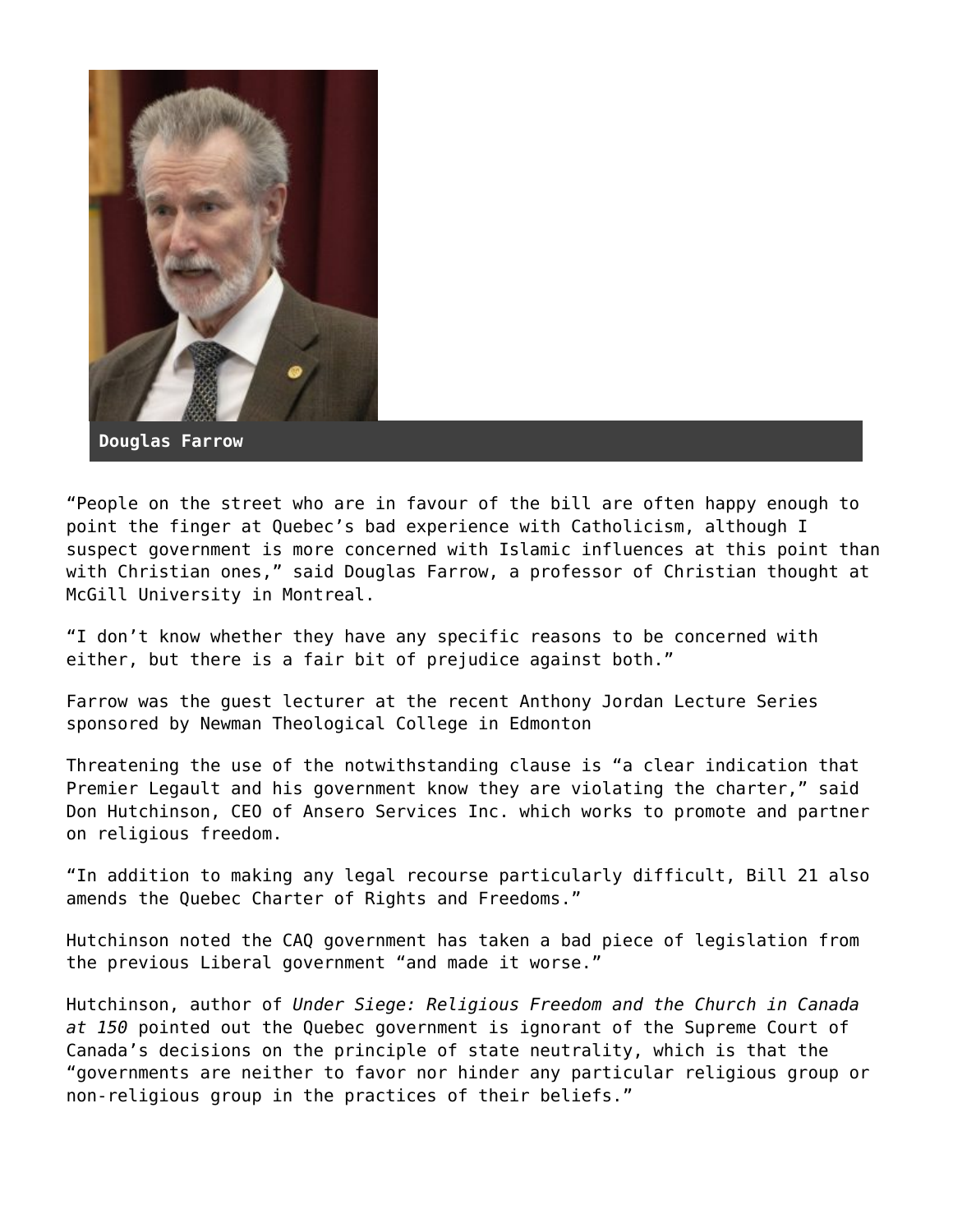

**Don Hutchinson**

The Quebec government in favouring laicity favors "no religion. It favors atheism," Hutchinson said.

Farrow, however, argued it is not possible for a state to be neutral.

"No policy of any real importance is unconnected to some sense of the common good, and some sense of what it means for human beings to flourish together," Farrow said. "They inevitably have some kind of anthropology or theological idea behind them."

Those ideas can be "a repudiation," of theological concepts, and be atheistic, he said.

The word laicity roughly corresponds to the ideology of secularism, but reflects a historic battle first in France, then more recently in Quebec to "as it were liberate the people from the clergy," because clericalism was so strong, Farrow said.

"The whole business of saying to the Church 'Hands off our public life,' is understand as a transition from a kind of clericalism to an emphasis on the peoples' ability to determine things for themselves."

Where in Quebec "the paternalistic state was once both religious and bureaucratic and civil, it's now just civil and there's a civil religion of secularism," Farrow said.

Bill 21 says the laicity of the state means the "separation of state and religions," but Iain Benson, a Canadian constitutional lawyer now teaching law in Australia said the bill imports an American concept that has never been part of the Canadian understanding.